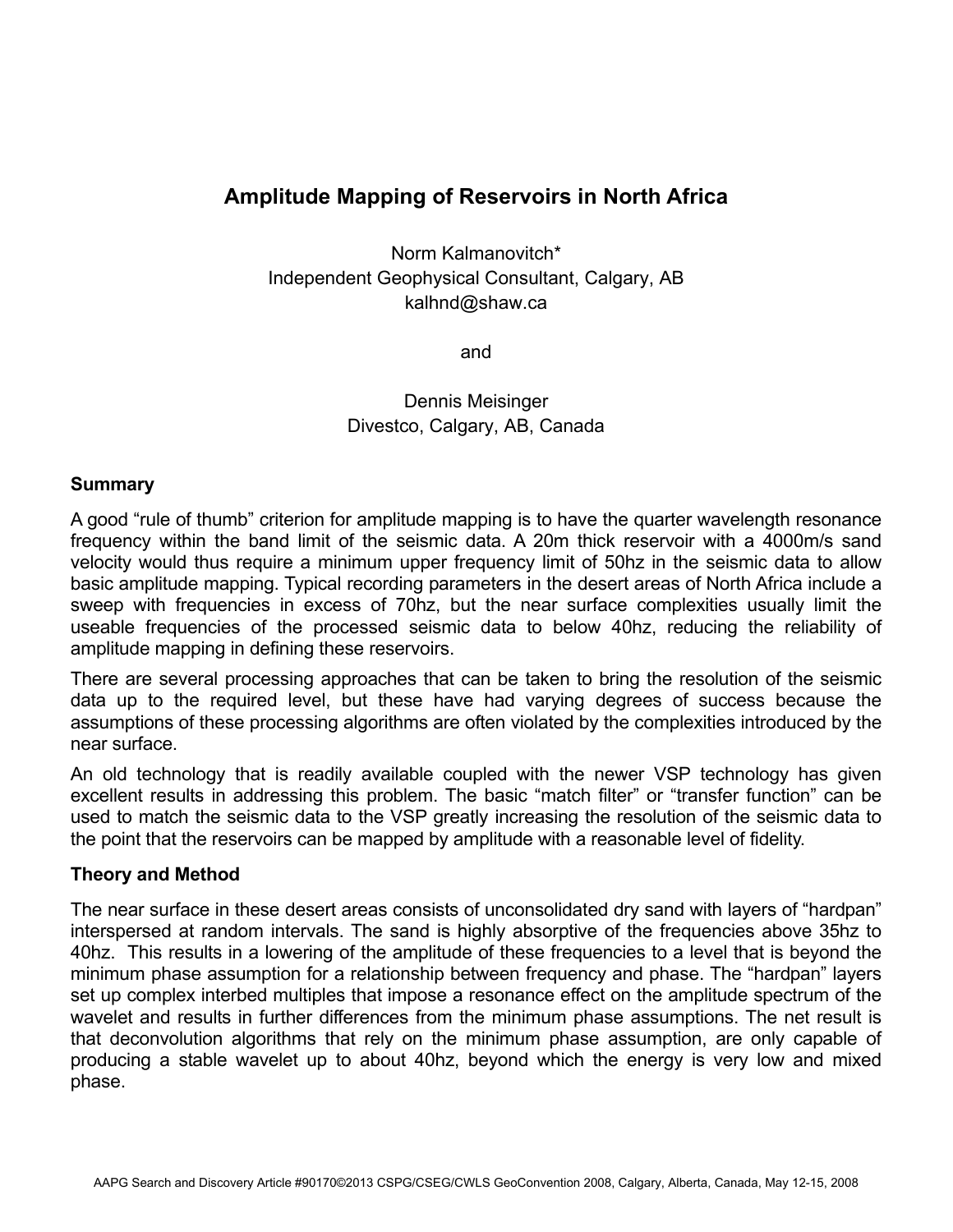The deconvolution process of a VSP does not encounter the same problems because the actual down-going wavelet is measured directly and not determined by assumption. The autocorrelation of the VSP wavelet removes all of the phase and produces a theoretically perfect zero phase wavelet. The amplitude spectrum of the VSP wavelet can then be adjusted to any predetermined shape within the bounds of the VSP frequencies, and the resultant wavelet of the VSP can be considered a perfect zero phase wavelet with a known amplitude spectrum.

A "match filter" is a simple convolution filter designed on the difference in phase and amplitude spectra between two wavelets. An operator is designed on this difference and applied to one data set to make it match the other. A seismic trace represents the convolution of a wavelet, in this case a complex and unknown wavelet, with a reflectivity sequence. A VSP trace at the same location represents a "perfect" zero phase wavelet convolved with this same reflectivity sequence. The cross-correlation of these two traces essentially defines the differences in amplitude and phase spectra between the wavelets of these two traces, and an operator can be designed on these spectral differences. Since the VSP has a "perfect" zero phase wavelet, the operator designed on the difference between the two wavelets applied to the seismic data will cause the wavelet of the seismic data to match the wavelet of the VSP.

The net result is the restoration of the upper frequencies to the seismic data and the alignment of these frequencies at zero phase. Intuitively one would assume that this would best be done at the pre stack stage of processing in order to optimize such resolution dependent processes as velocity determination and statics. Match filtering at this stage has met with little success because there are several other variables and factors involved.

First of all, noise levels are very high at this stage in processing, limiting the effectiveness of the match. There are also many spatial inconsistencies that are addressed by surface consistent processes and the averaging effect of stack. There are also significant variations with depth, and design window becomes a critical factor.

Most of these problems are minimized when the seismic data is fully processed and the best time for the application of a match filter is as a final processing step at the processing center, or as an interpretation process on a workstation. The key to the successful application of a match filter is to interactively optimize the parameters for its application. The three key parameters are the design window, the frequency band limits of the operation, and the amount of amplitude boost that the data will tolerate.

The key diagnostic displays necessary for the successful application of a match filter are the data itself, the cross correlation, and the phase and amplitude spectra displays. The phase spectra display is particularly useful in determining the useable frequency spectrum of the seismic data, because the valid data will exhibit a relatively smoothly varying phase, but the random noise will only show as erratic phase. The cutoff between the useable frequency and the random noise is usually clearly evident on the phase display.

Typically a single optimized match filter is all that is required for an entire 3D survey, provided that the original data is not too variable over the survey area. By aligning the frequencies at zero phase there is usually a significant improvement in signal to noise because this process essentially strengthens the signal but does not enhance the noise, and in particular the low frequency noise.

After the application of the match filter there is generally a significant change in the character of the seismic data and a surprising amount of amplitude detail is now visible. The following is a portion of a seismic line from one of these desert areas before and after the match filter. The section on the left without the match filter applied, shows a nearly constant amplitude compared to the match filtered section on the right, which shows significant amplitude variation.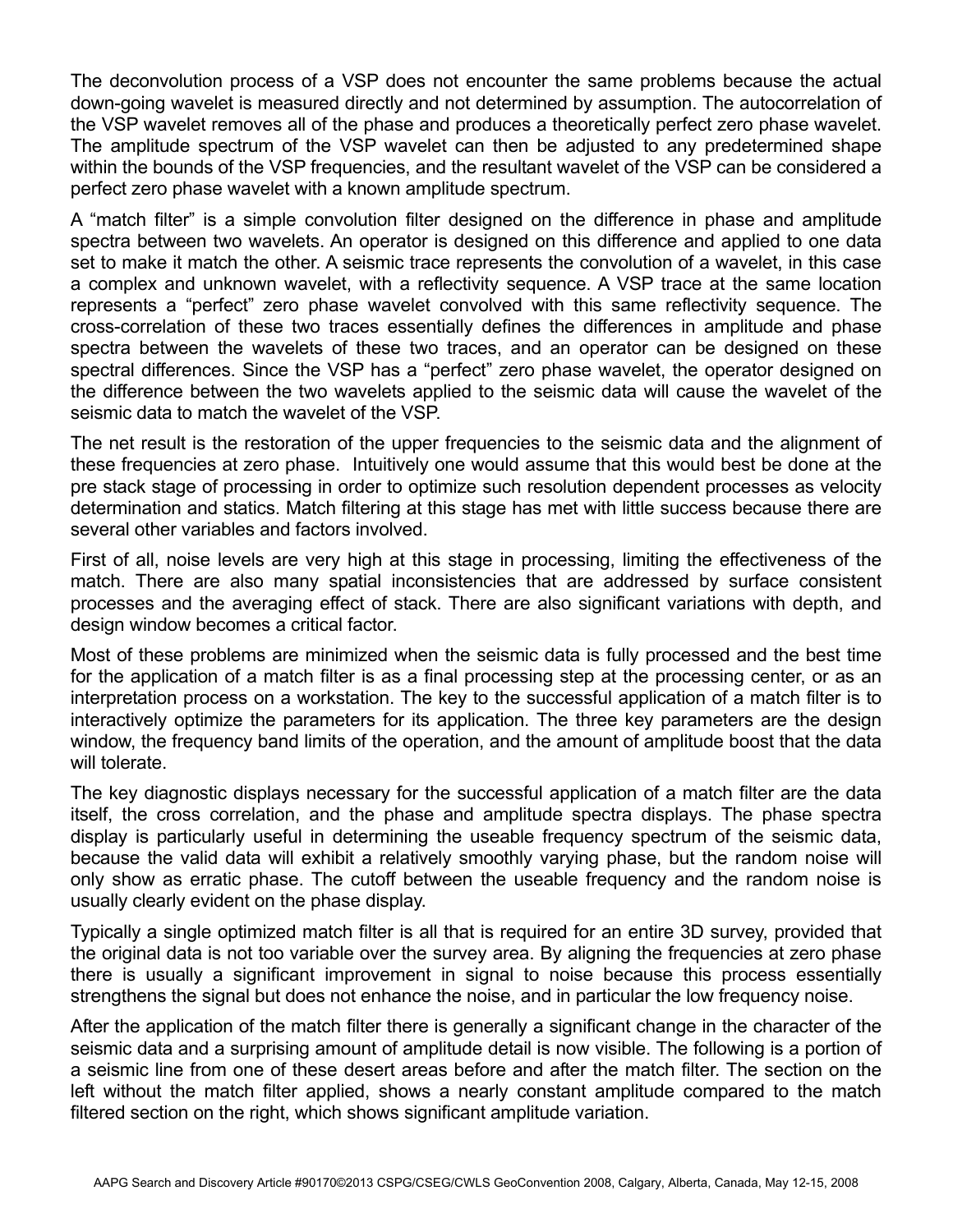

The following amplitude map was constructed from the interpreted horizon on the match-filtered section. There is sufficient amplitude character to define the mapped feature. The validity of the amplitudes defined by the match-filtered data is demonstrated by the subtle amplitude of the crosshatch pattern of the acquisition overprint that is now visible.



This process can be done either at the processing center as a special volume of the processed data, or on a workstation if this programming is available. The particular advantages of applying a match filter on a seismic workstation are that the process is virtually cost free, and all the data is already available on the workstation.

If there is no VSP available, the process can still be done with similar results using traces from a synthetic seismogram. There is a small amount of additional effort required matching to a synthetic seismogram because the synthetic needs to be stretched and squeezed to compensate for the differences between the seismic velocities and the sonic velocities recorded.

Regardless of whether this is done at a processing center or on a workstation, with either a VSP or a synthetic seismogram as a reference, the matched-filtered seismic data can be brought to an improved resolution level that allows amplitude mapping of reservoirs that was not possible without the match filter.